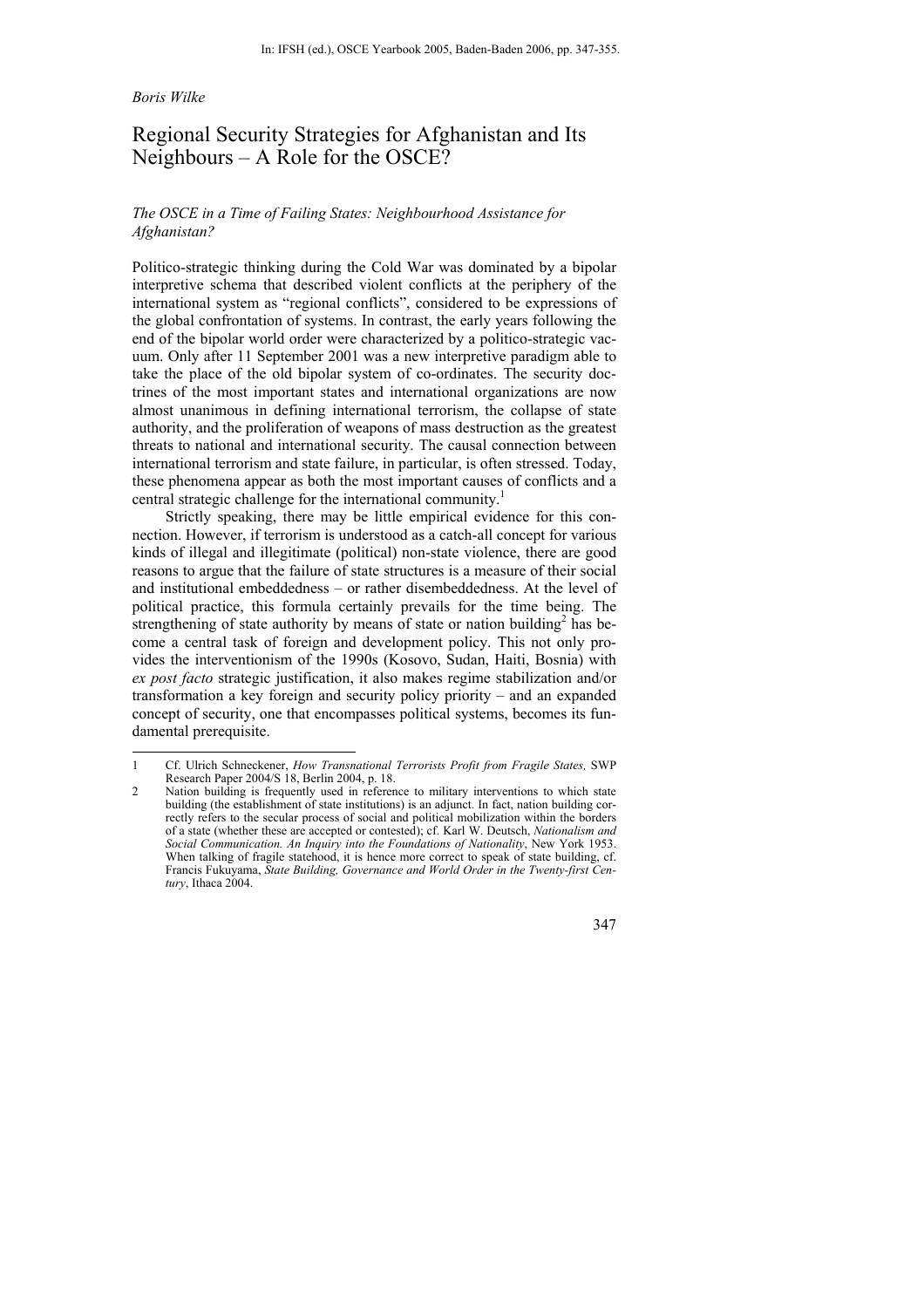This development should play into the hands of an institution like the OSCE, which adopted an expanded concept of security earlier than other collective international political actors. The recognition that minimizing conventional security risks at the level of state relations depends on domestic matters within the countries in question and can be promoted by means of both domestic and international confidence- and security-building measures is one of the key lessons of the CSCE process. But the "new" threats to security also create challenges for the OSCE that extend beyond the scope of its existing activities: A plethora of security risks in the OSCE area, e.g. in the Western Balkans, in the Caucasus, and in Central Asia, are increasingly being compounded by destabilizing influences emanating from state and non-state actors in neighbouring regions. Afghanistan is the most prominent case here. The "new" OSCE participating States, Tajikistan, Uzbekistan, and Turkmenistan are all neighbours of Afghanistan, and each registered a deterioration in its security situation during the period of Taliban rule.<sup>3</sup> After the overthrow of the Taliban and the establishment of a US and NATO politico-military presence, the immediate danger of cross-border-operating non-state actors may have been banished at first, but the instability on the OSCE's southern flank remains: Afghanistan's internal fragility, cross-border criminality, and the general lack of trust between states in the region provide enough explosive material for political crises that could become serious problems for some of the OSCE States that themselves still lack stability. From the perspective of the Organization and its participating States, the stabilization of Russia's southern periphery, which is developing stronger links not only with Southern Asia and the Persian Gulf, but also with China, could also be significant with regard to Islam as a political "factor" in the region.<sup>4</sup> A successful "neighbourhood policy" with regard to a country such as Afghanistan could in this way also exert a stabilizing influence on the OSCE States themselves.

If we follow this logic and understand the stabilization of the OSCE's neighbour Afghanistan as a task that the Organization should undertake, we can distinguish between two basic approaches: The promotion of inter-state co-operation between Afghanistan, the bordering OSCE States, and other neighbours in the region, on the one hand, and measures aimed directly at the internal stabilization of Afghanistan, on the other. In this context, Afghanistan's becoming an OSCE Partner for Co-operation on 3 April 2003 can be understood as a political signal, with which both sides acknowledged the importance of a stable environment. The OSCE's support for the monitoring of the Afghan presidential elections in October 2004 is an example of the kind of "services" that the OSCE can provide to directly aid the rebuilding of Af-

<sup>3</sup> Cf. International Crisis Group, *The OSCE in Central Asia: A New Strategy*, Osh/Brussels 2002, p. 8.

<sup>4</sup> Cf. Arne C. Seifert, *The Islamic Factor and the OSCE Stabilization Strategy in Its Euro-Asian Region*, CORE Working Paper No. 4, Hamburg 2001.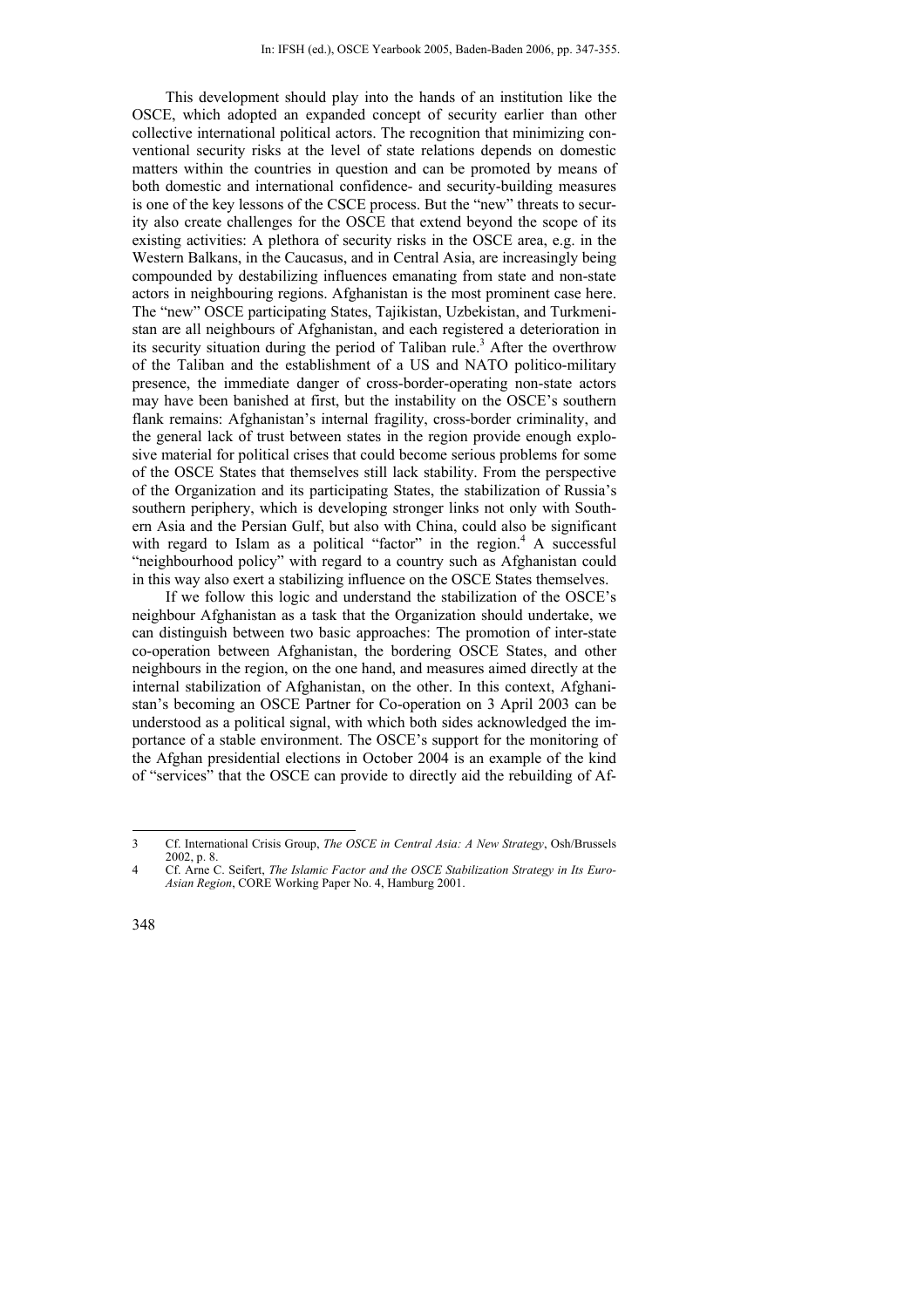ghanistan.<sup>5</sup> The remainder of this contribution takes a more detailed look at the potential tension between these two dimensions and at the OSCE's regional environment in general. It starts by identifying needs in domestic and foreign security and goes on to discuss ways in which they might be met.

## *The Need for Regional Security-Policy Co-operation in the Process of State Building*

If we consider the network of causal factors underlying the Afghanistan war that has lasted since 1978, it can be considered a genuine "regional conflict", in which a large number of state and non-state actors operate across national frontiers. But if Afghanistan was treated as a regional conflict from the start, this was only a linguistic convention of the Cold War: The Afghan conflict parties appeared to be dependent ("regional") agents, whose ("global") principals were located in Moscow and Washington. The independent will and power of the regional and local actors were generally underestimated, or even dismissed – the consequences of which included the events of 11 September 2001.

The conflict that followed the withdrawal of Soviet troops was characterized, first, in terms of an ethnopolitical paradigm, and then in terms of cultural conflict.<sup>6</sup> Today, it is seen as a test case for the fight against international terrorism and nation building. But it is now time to approach Afghanistan as a regional conflict in the literal sense, and to pay more attention to the regional dimension of state building. It is true that the major challenges of state building are, in the first instance, national matters: establishing an effective *monopoly of force*, without which there can be no security and which is also a precondition for the effective exercise of authority on the part of a state and hence for any form of (basic) legitimacy, an *extractive capacity*, which allows the state to collect taxes and other contributions, enabling it to provide social security services, and a *legal capacity* that enables public institutions to make (democratically) created law effective in society and thereby to integrate state and society (the citizens).<sup>7</sup> However, in addition to these three fundamental capacities, which together comprise the core of statehood, there is a fourth, to whose development international institutions such as the OSCE can make a particular contribution: an *external relations* 

<sup>7</sup> Cf. Boris Wilke, *State-Building in Afghanistan? Taking Stock of the International Presence in the Hindu Kush*, SWP Research Paper 2004/S 30, Berlin 2004, p. 13, and Andreas Wimmer/Conrad Schetter, *State Formation First: Recommendations for Reconstruction and Peace-Making in Afghanistan*, Center for Development Research, Discussion Paper on Development Policy No. 45, Bonn 2002.



<sup>5</sup> Cf. Robert L. Barry, The Future Tasks of the OSCE, in: Institute for Peace Research and Security Policy at the University of Hamburg/IFSH (ed.), *OSCE Yearbook 2004*, Baden-Baden 2005, pp. 27-32, here: p. 29.

<sup>6</sup> Cf. Gilles Dorronsoro, *Revolution Unending. Afghanistan 1979 to the Present*, London 2005, pp. 5-18.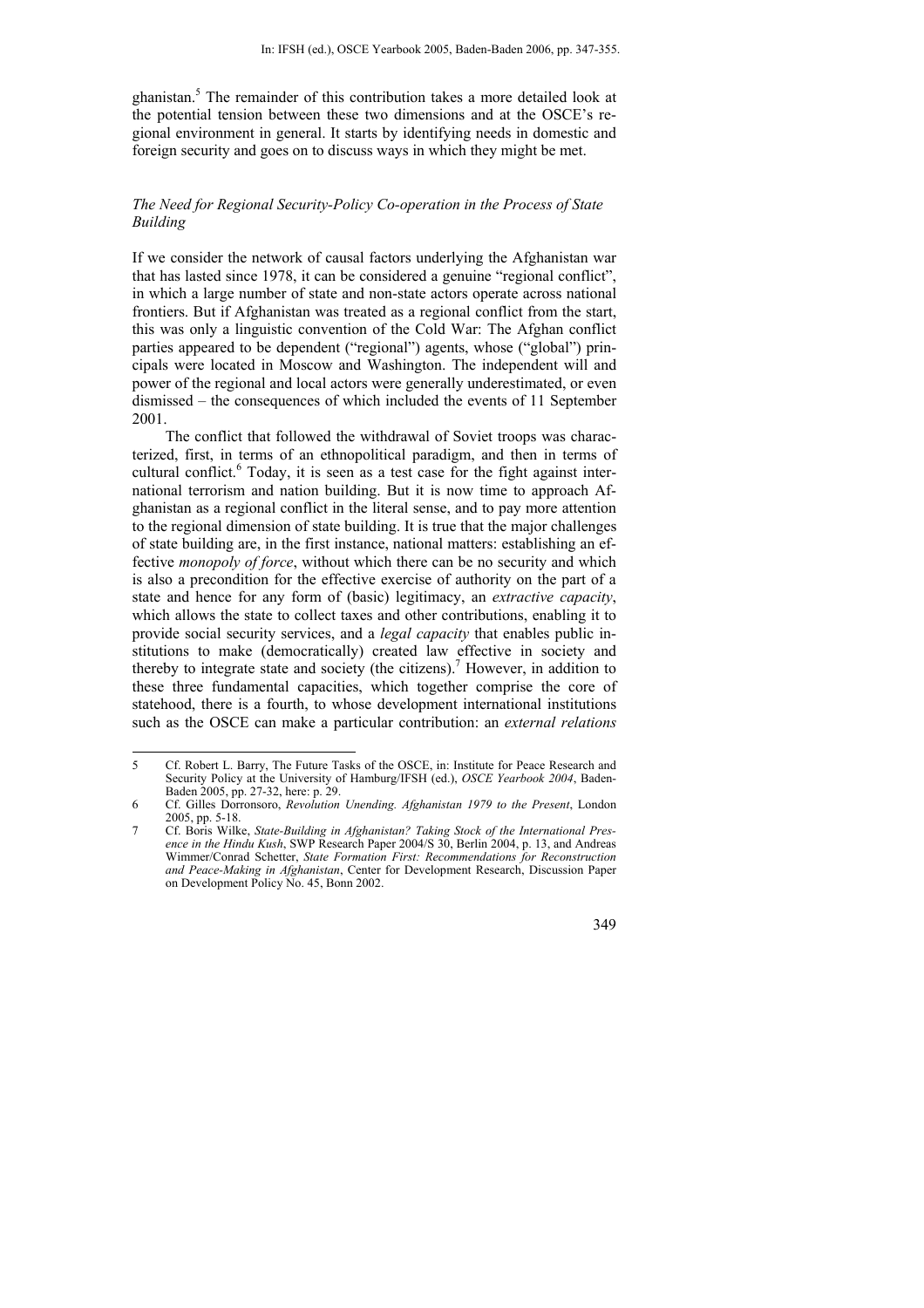*capacity*. For, just as the law only considers those political entities to be states that are recognized as such by the state environment, the quality of a country's statehood is influenced by the entire range of its neighbour states' political conduct towards it, apart from the question of formal recognition. For instance, the threat of military action made by one state on another directly affects the latter's internal constitution. The constitution of a state is thus not only determined from within, but also from outside. For this reason, regional co-operation and security, by enabling states still lacking stability to shape their external relations in ways that allow the minimization of conflict, also have a key role to play in state building.

There can hardly be a state of which this is more true than Afghanistan, which owes its very existence to its neighbours' interests and the imperatives of the international system. Unlike the states of Europe, Afghanistan was not created in a state-building process involving competition between various powers. Nor – as in the case of its neighbours India, Pakistan, and Sri Lanka – is it the product of colonial state building. Rather, it was created as a "buffer state" to separate the British, Russian, and Persian spheres of influence. While in countries such as India, Pakistan, and Sri Lanka political institutions developed out of the internal exigencies of colonial rule, Afghan statehood is a result of balancing the interests of external powers and the political calculations of local rulers, who secured annuities thanks to the status of their country as a buffer state. This not only resulted in two tracks of postcolonial development, with corresponding differences in the strength of political institutions, but also created a geopolitical imbalance between powerful states such as India and Pakistan, on the one hand, and the "black hole" of Afghanistan, on the other. As Afghanistan became first the canvas on which regional power struggles were projected and then the arena of activity of violent non-state actors, the institutional divide only widened.

This meant that Afghanistan's domestic political elite were highly dependent on external actors. Instead of following the path pursued in other historical state building processes and extorting "protection money" from the populace to fund the creation of state institutions, from the late 1950s, the rulers of Afghanistan relied on aid money for over 40 per cent of the cost of running their state, thus making Afghanistan a special sort of *rentier* state.<sup>8</sup> This dependence of the state elites on external actors, which was reflected in the inability to establish domestic hegemony, translated into a strong dependence on external powers. This brought with it a susceptibility to political and

<sup>8</sup> Cf. Conrad Schetter, *Kleine Geschichte Afghanistans* [A Short History of Afghanistan], Munich 2004, p. 12. In this context, "aid" should be understood not only as development assistance or emergency aid, but as encompassing all kinds of transfer activities – i.e. also including military aid or the cost of unwelcome external intervention. As a category in the sociology of the state, aid is the second most important source of revenue for the state after extraction proper (tax, contributions, duty, profits from state monopolies, etc.). For more on "protection money", cf. Charles Tilly, War Making and State Making as Organized Crime, in: Peter Evans et al. (eds), *Bringing the State Back In*, Cambridge 1985, pp. 169-191.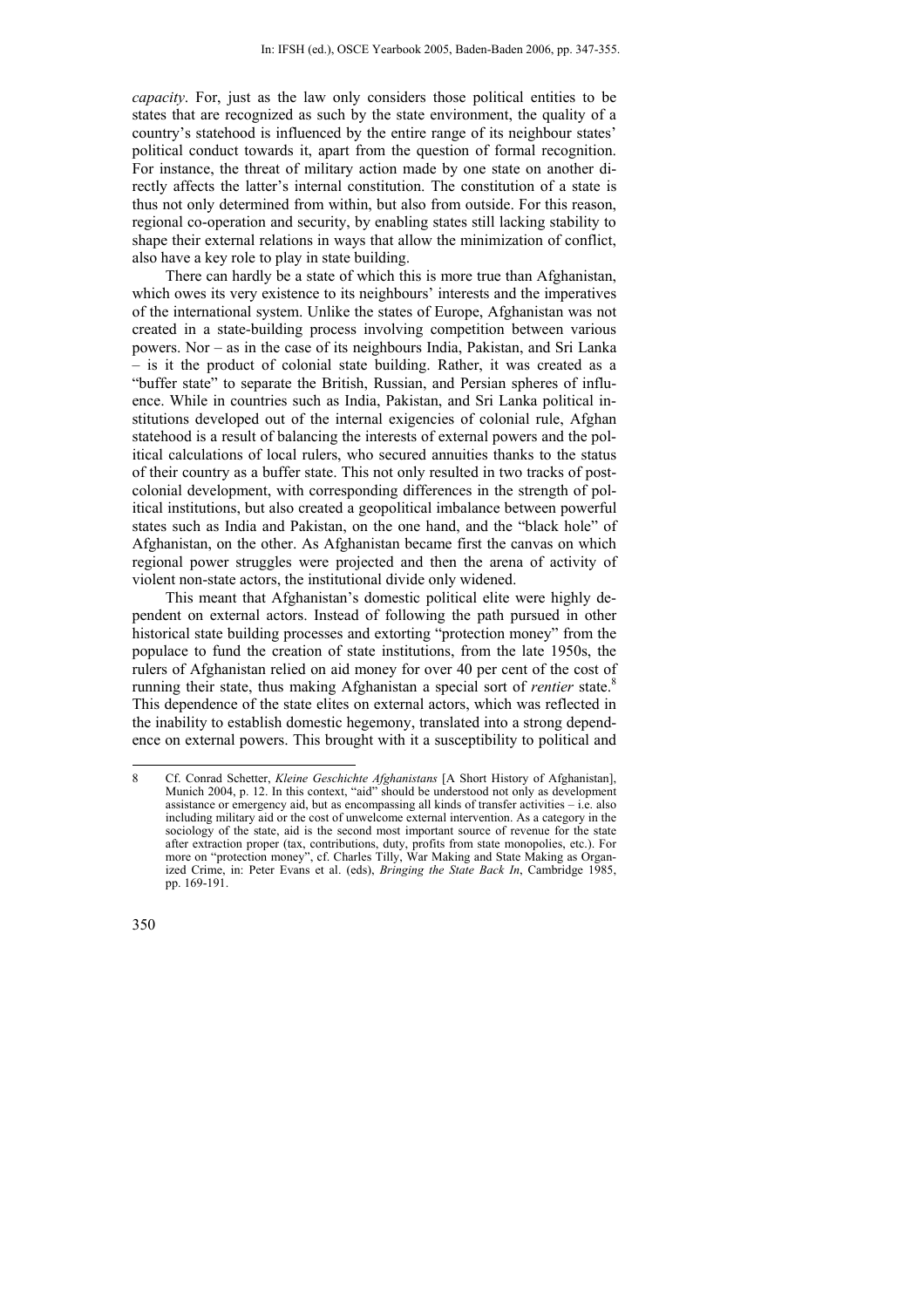military intervention that finally led to the decline – and finally the collapse – of state authority: A chain of events that stretches from the Soviet intervention in the seventies, which exacerbated the antagonism between city and country that led to the civil war, via the Western protection and arming of the Mujahideen that made them a powerful cross-border violent actor, to the intervention of the anti-terror coalition testifies to the contemporary impact of Afghanistan's historical legacy.

#### *The Regional post-Conflict Situation and Afghan Ownership*

As a buffer state, Afghanistan is not only a *product* of hegemonic ambitions and political calculations *–* its current (post-)conflict situation is also determined by the cross-border character of the problem complex. The dependence of all actors in Afghanistan on external support makes it possible for neighbouring countries and regional powers to export their conflicting interests into Afghanistan. This was as much a cause of the failure of early attempts to solve the "problem of Afghanistan" as the irreconcilable interests of the two blocs.<sup>9</sup> In the meantime, many of the "Afghan" problems have (once more) started to encroach on neighbouring states. The diffusion of violence typical of long-lasting armed conflicts was accompanied by a proliferation of conflict parties, whose activities range across national borders: from religious solidarity networks, to international militias.<sup>10</sup> Not only arms and drug trafficking are organized on a cross-border basis, but also the supply of the conflict parties with international fighters, whose radius of activity has expanded in the last decade from Kashmir via Afghanistan, Central Asia, and the Caucasus, as far as the Balkans.<sup>11</sup> This is the underlying reason why Afghanistan experienced not peace but rather an unprecedented escalation of violence following the end of the Cold War.

Against the backdrop of this cross-border conflict situation, it appears remarkable that the regional dimension of the peace-consolidation process has so far played a minor role. Unlike the earlier "six plus two" arrangement, in which Afghanistan's neighbours participated, and the USA and the Soviet Union acted as guarantors, the "Bonn process" and the forthcoming "Kabul process" foresee these states remaining outside observers. The "Kabul Declaration on Good-Neighbourly Relations", signed by Afghanistan and its six neighbours – China, Pakistan, Tajikistan, Turkmenistan, Uzbekistan, and Iran – merely updates the principles of non-interference and good-neighbourly relations in the context of the war on terrorism. While it does provide a

<sup>11</sup> Cf. Mariam Abou Zahab/Olivier Roy, *Islamist Networks. The Afghan-Pakistan Connection*, London 2004.



<sup>9</sup> Cf. Barnett R. Rubin, *The Search for Peace in Afghanistan. From Buffer State to Failed State*, New Haven/London 1995.

<sup>10</sup> Cf. Steve Coll, *Ghost Wars. The Secret History of the CIA, Afghanistan, and Bin Laden, from the Soviet Invasion to September 10, 2001*, New York 2004.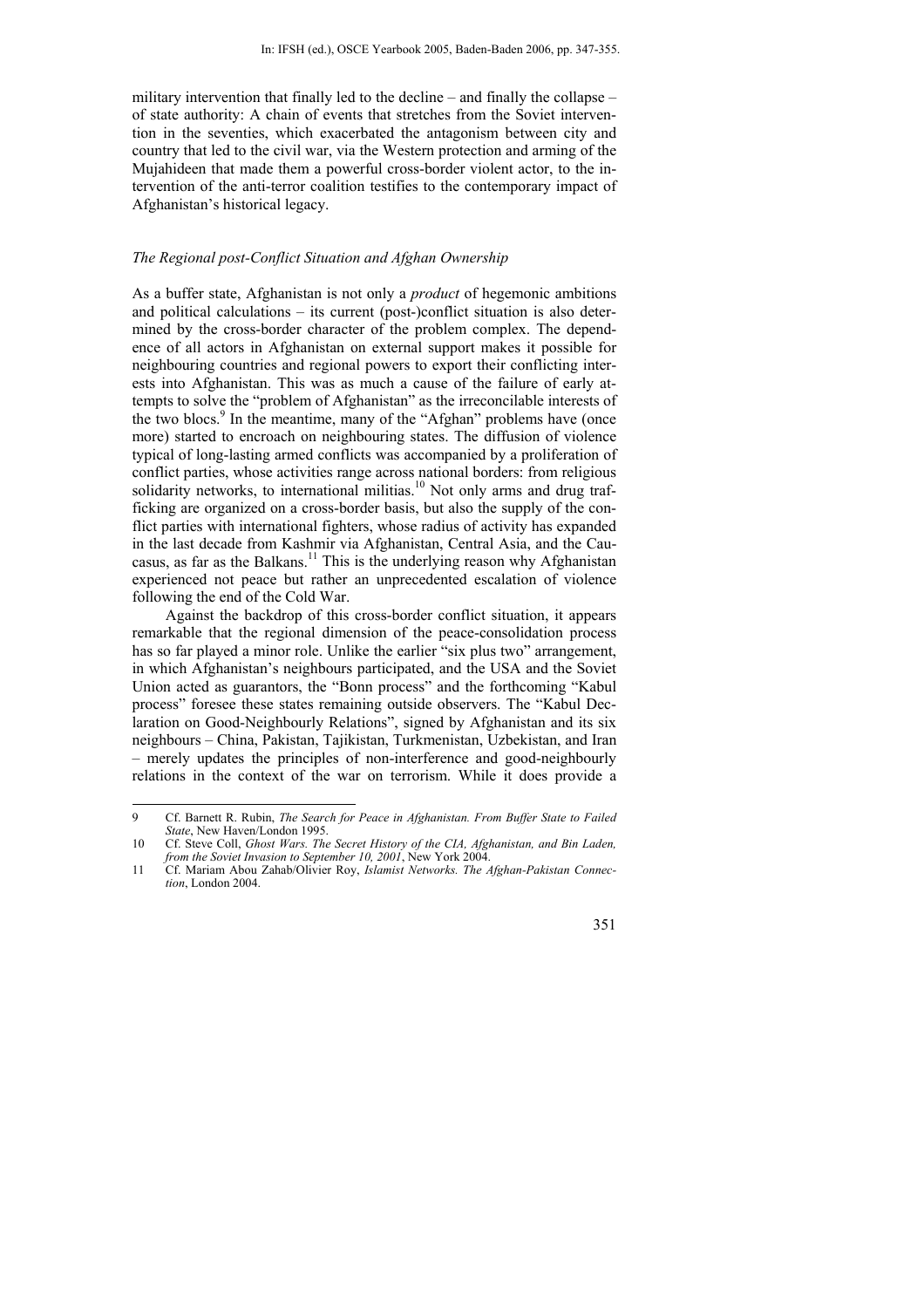framework for consultations and conferences – one that has already been made use of  $12 - it$  provides for no consultation mechanism between Afghanistan's neighbours and the states currently intervening in the country.

While it is understandable, in the light of historical experience, that the strategy of strengthening Afghan "ownership" as propounded by the United Nations and the states currently intervening in Afghanistan deliberately seeks to keep the country's neighbours out of the "Bonn process", it remains to be seen whether this is realistic. It is not at all clear whether peace can successfully be brought to Afghanistan without the neighbouring states' active participation, especially since the states currently intervening, most of which are Western, are constantly seeking to exercise a direct influence on political events in Kabul and are perpetuating Afghanistan's structural dependence by means of bilateral agreements on political and military co-operation, such as recently agreed between the United States and Afghanistan.<sup>13</sup> Nor is it certain that an international armed force from another part of the world that currently consists of slightly over 20,000 troops will be capable, via military or political means, of preventing clandestine intervention by neighbouring states in the long term.

Alongside the question of effectiveness, the issue of legitimacy also needs to be considered. In the eyes of the international community*,* the international sponsors of the Karzai government, who include not just the USA and its allies – the UN-mandated International Security Assistance Force (ISAF) – but also private security companies, may differ from other, undesirable "destructive elements" in terms of degree of legitimacy. However, as experience shows – from Somalia via Afghanistan to Iraq – legitimacy cannot be simply be decreed by external powers – and certainly not for a whole region. In the medium to long term, the international presence will again be seen for what it really is: the expression of a structural problem of legitimate rule and the dependency of the Afghan state.

#### *Potential Roles for the OSCE and Other International Organizations*

It is thus doubtful whether an approach that largely ignores Afghanistan's neighbouring states but rather builds upon its dependence on external actors can succeed in the long term. If the inability of the Afghan state to support itself financially and to secure its borders means that Afghan societal rela-

<sup>12</sup> The Berlin Declaration on Counter-Narcotics was adopted on 1 April 2004. Since then, conferences were held in Doha (May 2004) and in Riyadh (February 2005) on police cooperation and counter-terrorism policy, respectively.

<sup>13</sup> On 23 May 2005, Presidents Bush and Karzai signed the Joint U.S.-Afghan Declaration for Strategic Partnership, which gave the USA the right to maintain its own military bases and to carry out, in consultation with the Afghan authorities, military operations on Afghan territory, e.g. as part of counter-terror and anti-drug operations. In return, the USA guaranteed medium to long-term financing of the Afghan military, see: http://usinfo.state. gov/sa/Archive/2005/May/24-124331.html.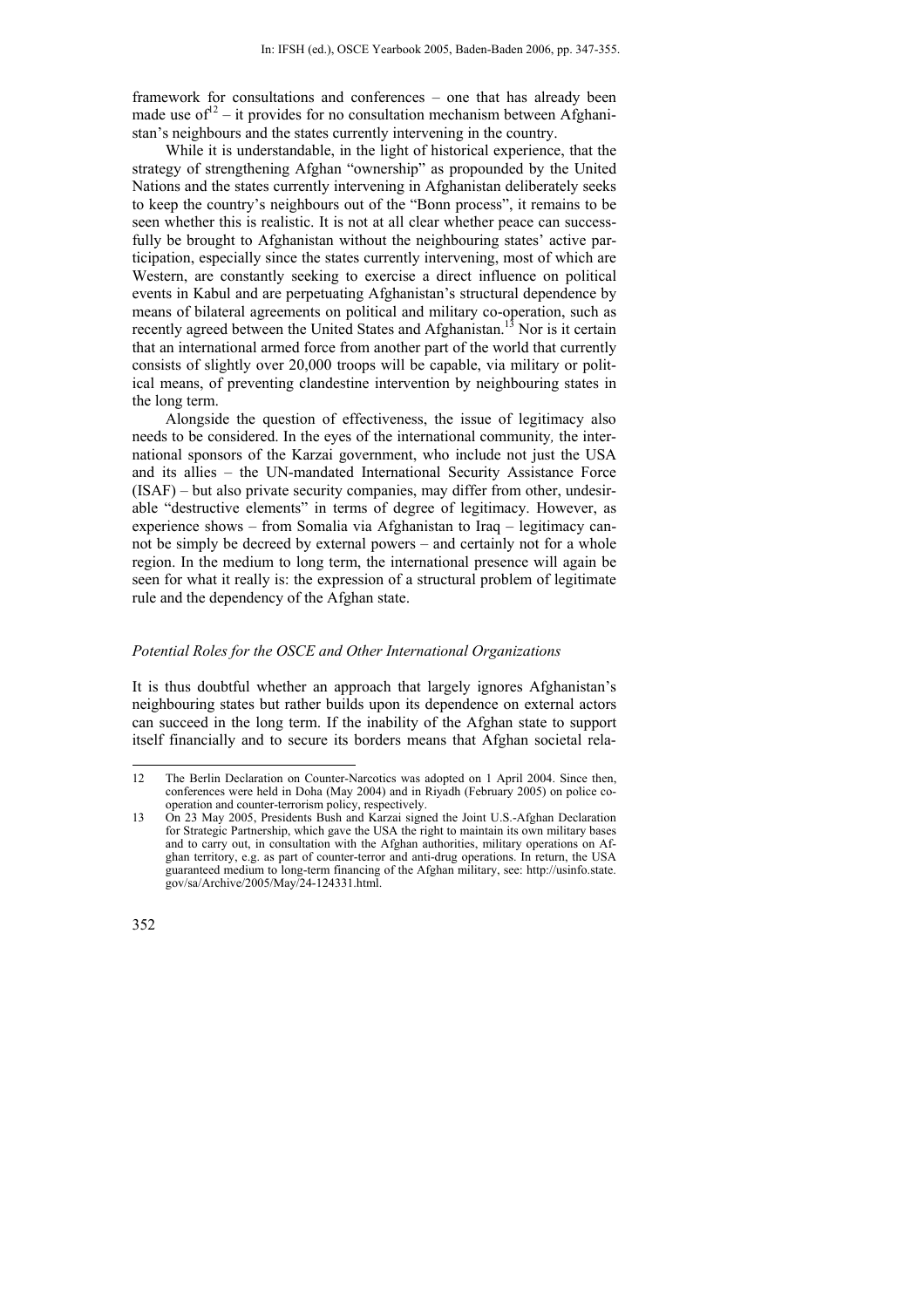tions in general are being internationalized and are tending to ignore national or ethnic boundaries, the "problem of Afghanistan" can only be solved as part of an integrated regional approach.<sup>14</sup> Whether an individual state such as the USA is suitable to act as Afghanistan's guarantor in the long term appears highly dubious – at least when considered in terms of Washington's highly changeable relationship to Western and Southern Asia over the last 50 years.

For Afghanistan, regional security is not a question of "balancing" threats but rather a strategically necessary aspect of the state- and nationbuilding process. Analogous to the small states in post-War Europe, Afghanistan will only find the necessary supportive environment in the form of a regional peace regime. In this connection, Afghanistan's geopolitical position between Southern Asia, Central Asia, and the Middle East becomes problematic. In terms of geographic focus, topics of concern, or (a lack of) institutionalization, organizations like the Economic Cooperation Organization (ECO), the South Asian Association for Regional Cooperation (SAARC) and the Shanghai Cooperation Organization (SCO) are currently not in a position to play the role of a "security community"<sup>15</sup> in Asia in either the short or the long term.<sup>16</sup> Consequently, Afghanistan will be reliant on either importing security for the foreseeable future or on participating as a neighbour in existing security and co-operation arrangements.

Two organizations come into question: NATO and the OSCE. As the area of operation of the NATO-led Provincial Reconstruction Teams (PRTs) is expanded to all four sectors of Afghanistan, and given the more difficult operating conditions that this will presumably create, the question of an institutionalized security policy dialogue with (at first individual) neighbouring states will inevitably be placed on the agenda.<sup>17</sup> Whether this will occur within the scope of the Partnership for Peace or in a different institutional context, there will inevitably be a qualitative transformation of Afghanistan's relationships with both NATO itself and with the NATO member states that are currently engaged in Afghanistan. However, because NATO's agenda will at first focus on military matters (perhaps later encompassing a broader range of security-policy issues) and will not deal with regional co-operation

 $14$ 14 Cf. Barnett R. Rubin/Andrea Armstrong, Regional Issues in the Reconstruction of Afghanistan, in: *World Policy Journal* 1/2003, pp. 31-40.

<sup>15</sup> Karl W. Deutsch, *Political Community in the North Atlantic. International Organization in the Light of Historical Experience*, Princeton 1968.

<sup>16</sup> Here it is necessary to draw the following distinction: SAARC, from which Afghanistan could benefit the most – thanks to the central importance of the Afghanistan-Pakistan opposition for state and nation building – is structurally hindered by the antagonism between India and Pakistan. If the SCO were to be expanded to include Pakistan, India, and Afghanistan, it could play a stabilizing role. The ECO has so far remained peripheral in every respect.

<sup>17</sup> NATO is scheduled to take over command of the PRTs currently under US command in the west (Phase 1), the south (phase 2), and the east (phase 3) of Afghanistan in 2005 and 2006. The last two areas are considered unsafe and require a new interpretation of the NATO/UN mandate. Cf. Paul Adams, Questions for Nato in Afghanistan, BBC NEWS, 28 May 2005, at: http://news.bbc.co.uk/1/hi/programmes/from\_our\_own\_correspondent/ 4587185.stm.

<sup>353</sup>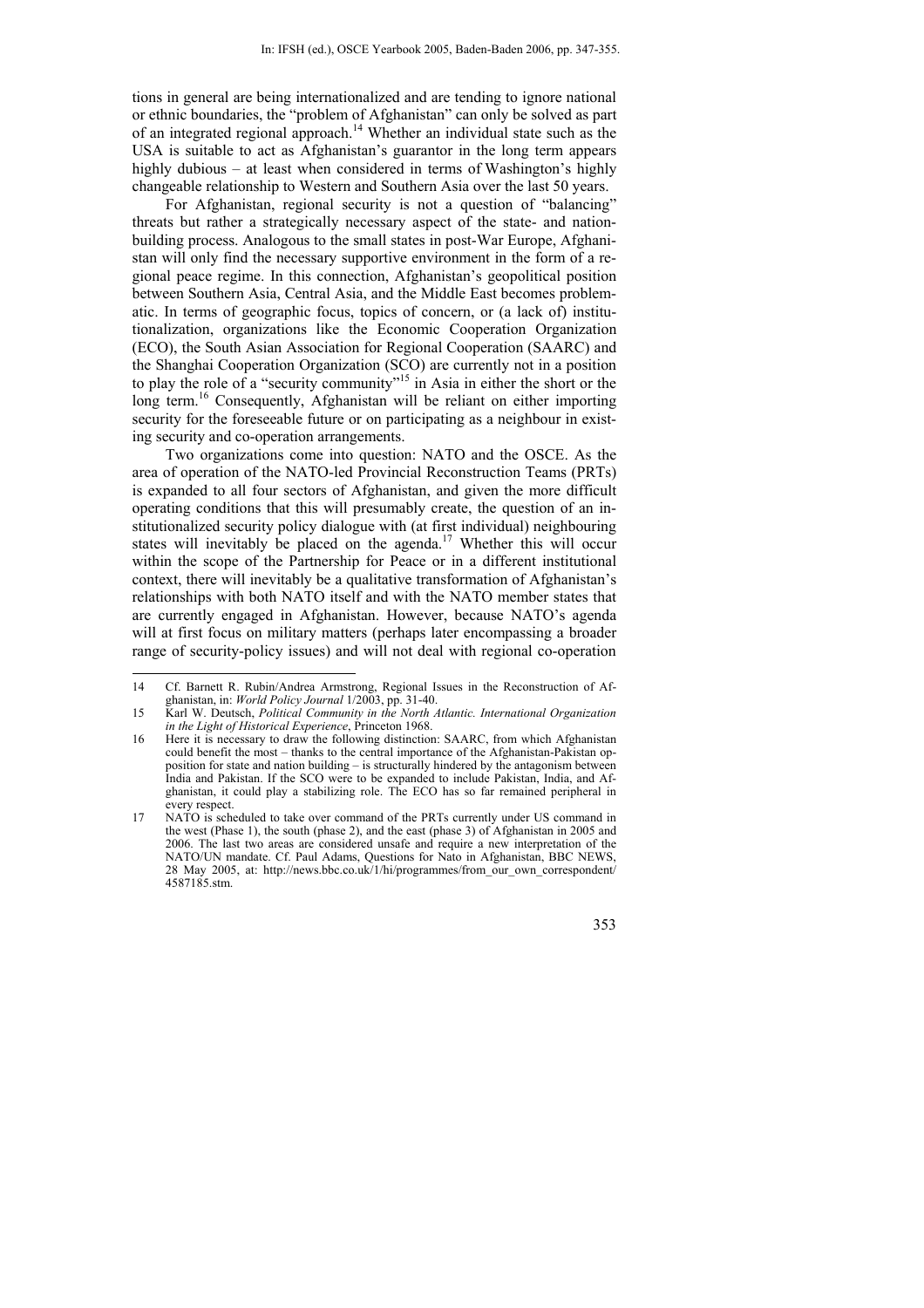in a narrow sense, there is room for the OSCE to play a role that could, to some extent, be described as complementary. Afghanistan's status as an OSCE Partner for Co-operation could help smooth the way for the development of a regional security strategy, initially focusing on the collective threats of state failure and terrorism. From this starting point, it could expand to take in questions such as border regimes, co-operation in the fight against cross-border organized crime, and energy and water security, thereby supporting Afghan statehood from outside.

The outlook for this kind of security and regional policy agenda, however, does not appear so bright if we consider the OSCE's sobering experiences in Central Asia.18 This agenda is blocked not only by the reluctance of the Central Asian participating States but also by the path dependence of an OSCE that has for a long time seen itself as less the guarantor of external security for Central Asia and neighbouring countries, than an exporter of human rights and democracy. If the OSCE's existing (limited) involvement in observing the Afghan presidential elections of October 2004 proves indicative of the shape of things to come, it would be reason for significant scepticism. For even if "technical" support may be essential at first, every activity that promises direct assistance within the country raises questions of institutional compatibility. The local institutions in a traditional society such as Afghanistan are not easily recognized as such by organizations dominated by the West such as the OSCE. It is also necessary to take into account that the OSCE would thereby become part of the internationalized structure of governance that has been established in parallel to the emerging native Afghan apparatus of state. Each activity needs to be examined to determine whether it creates or strengthens parallel structures instead of supporting state institutions. This applies equally to police training and other forms of external state building.<sup>19</sup> As in the case of election monitoring, it is important to ensure that the police are not made to become answerable to the international community, but to the government and the people of Afghanistan. In addition, guaranteeing human rights requires a social consensus on the legal system that is to be upheld by the state – something that remains a rather distant prospect for Afghanistan. The current existence of a plurality of state and non-state regimes of violence is hard to reconcile with the OSCE's "*acquis* of norms, standards, and commitments".<sup>20</sup>

The ability of the OSCE (and CSCE) process<sup>21</sup> to serve as a model thus ends precisely where, within a process of political discussion and co-operation,

<sup>18</sup> For more information, see: Marie-Carin von Gumppenberg, *Die Organisation für Sicherheit und Zusammenarbeit in Europa, Stabilisierendes Moment in Zentral Asien?* [The Organization for Security and Co-operation in Europe. A Stabilizing Factor in Central Asia?], SWP Research Paper 2002/S 33, Berlin 2002.

<sup>19</sup> Cf. Barry, cited above (Note 5), p. 29.

<sup>20</sup> Emily Haber, The OSCE in a New International Landscape – Eleven Theses, in: *OSCE Yearbook 2004*, cited above (Note 5), pp. 33-40, here: p. 34.

<sup>21</sup> Cf. Margret Johannsen, The "Helsinki Coup": A Model for American Democratization Efforts in the Middle East? In: *OSCE Yearbook 2004*, cited above (Note 5), pp. 517-532.